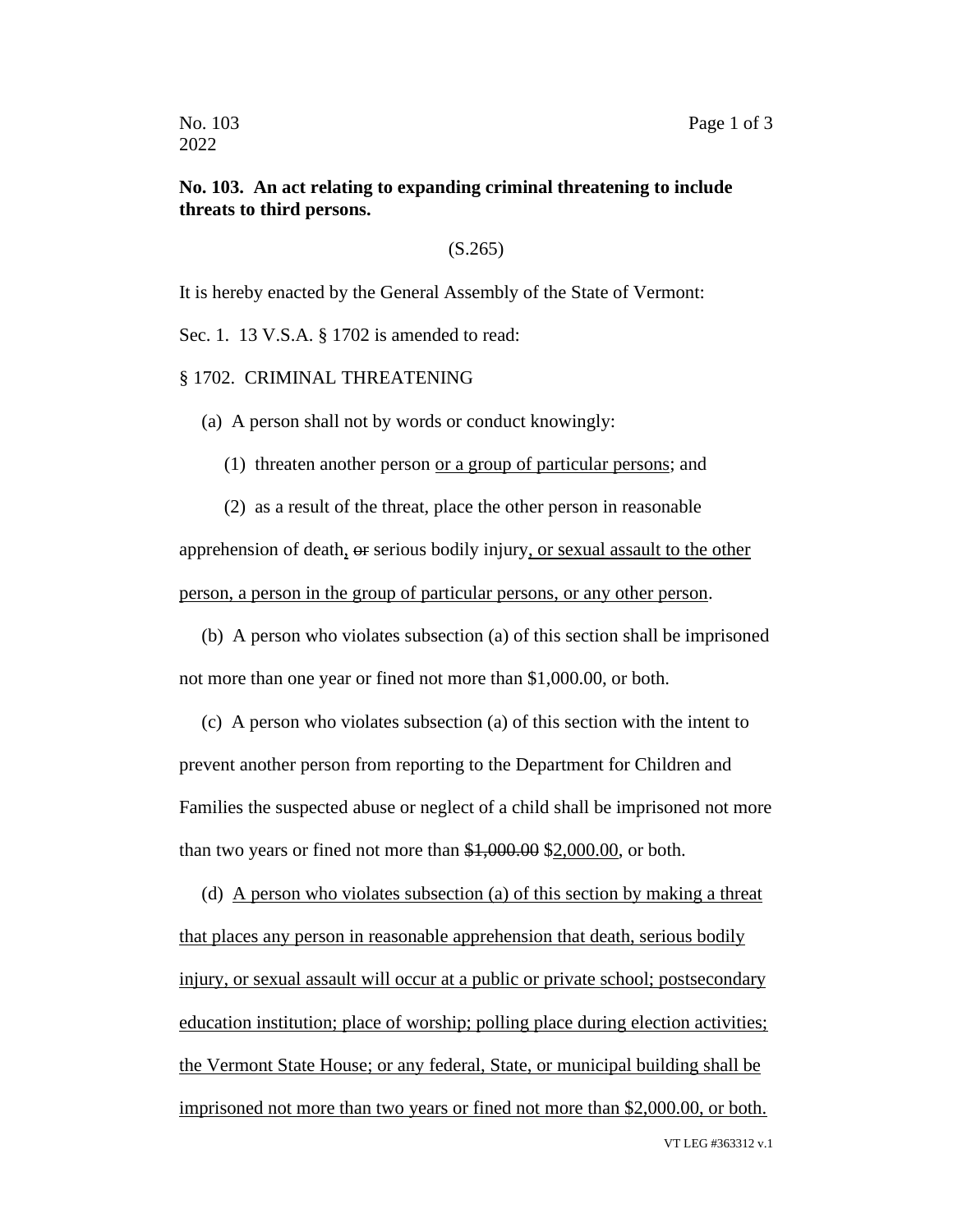(e) A person who violates subsection (a) of this section with the intent to terrify, intimidate, or unlawfully influence a person to prevent that person from complying with State laws or rules, State court or administrative orders, or State executive orders shall be imprisoned not more than two years or fined not more than \$2,000.00, or both.

(f) A person who violates subsection (a) of this section with the intent to terrify, intimidate, or unlawfully influence the conduct of a candidate for public office, a public servant, an election official, or a public employee in any decision, opinion, recommendation, vote, or other exercise of discretion taken in capacity as a candidate for public office, a public servant, an election official, or a public employee, or with the intent to retaliate against a candidate for public office, a public servant, an election official, or a public employee for any previous action taken in capacity as a candidate for public office, a public servant, an election official, or a public employee, shall be imprisoned not more than two years or fined not more than \$2,000.00, or both.

(g) As used in this section:

(1) "Serious bodily injury" shall have has the same meaning as in section 1021 of this title.

(2) "Threat" and "threaten" shall do not include constitutionally protected activity.

(3) "Candidate" has the same meaning as in 17 V.S.A. § 2103.

(4) "Election official" has the same meaning as in 17 V.S.A. § 2455.